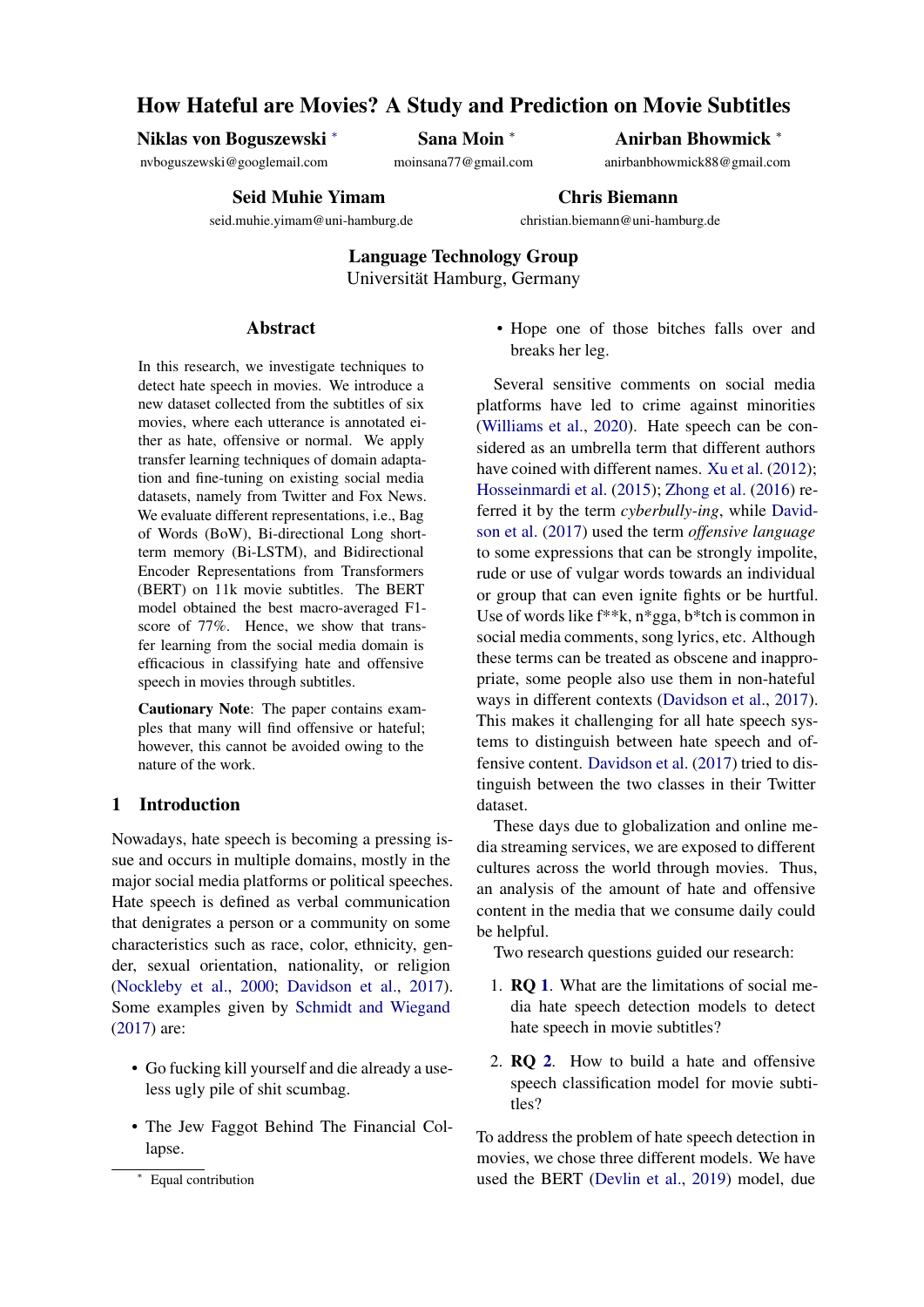to the recent success in other NLP-related fields, a Bi-LSTM ([Hochreiter and Schmidhuber](#page-8-8), [1997](#page-8-8)) model to utilize the sequential nature of movie subtitles and a classic Bag of Words (BoW) model as a baseline system.

The paper is structured as follows: Section [2](#page-1-0) gives an overview of the related work in this topic and Section [3](#page-1-1) describes the research methodology and the annotation work, while in Section [4](#page-3-0) we discuss the employed datasets and the pre-processing steps. Furthermore, Section [5](#page-4-0) describes the implemented models while Section [6](#page-4-1) presents the evaluation of the models, the qualitative analysis of the results and the annotation analysis followed by Section [7](#page-6-0), which covers the threats to the validity of our research. Finally, we end with the conclusion in Section [8](#page-7-0) and propose further work directions in Section [9](#page-7-1).

## <span id="page-1-0"></span>2 Related Work

Some of the existing hate speech detection models classify comments targeted towards certain commonly attacked communities like gay, black, and Muslim, whereas in actuality, some comments did not have the intention of targeting a community [\(Borkan et al.,](#page-7-2) [2019](#page-7-2); [Dixon et al.](#page-8-9), [2018\)](#page-8-9). [Mathew](#page-8-10) [et al.](#page-8-10) ([2021](#page-8-10)) introduced a benchmark dataset consisting of hate speech generated from two social media platforms, Twitter and Gab. In the social media space, a key challenge is to separately identify hate speech from offensive text. Although they might appear the same way semantically, they have subtle differences. Therefore they tried to solve the bias and interpretability aspect of hate speech and did a three-class classification (i.e., hate, offensive, or normal). They reported the best macro-averaged F1-score of 68.7% on their BERT-HateXplain model. It is also one of the models that we use in our study, as it is one of the 'off-theshelf' hate speech detection models that can easily be employed for the topic at hand.

Lexicon-based detection methods have low precision because they classify the messages based on the presence of particular hate speech-related terms, particularly those insulting, cursing, and bullying words. [Davidson et al.](#page-8-1) ([2017\)](#page-8-1) used a crowdsourced hate speech lexicon to identify tweets with the occurrence of hate speech keywords to filter tweets. They then used crowdsourcing to label these tweets into three classes: hate speech, offensive language, and neither. In their

dataset, the more generic racist and homophobic tweets were classified as hate speech, whereas the ones involving sexist and abusive words were classified as offensive. It is one of the datasets we have used in exploring transfer learning and model finetuning in our study.

Due to global events, hate speech also plagues online news platforms. In the news domain, context knowledge is required to identify hate speech. [Lei and Ruihong](#page-8-11) ([2017\)](#page-8-11) conducted a study on a dataset prepared from user comments on news articles from the Fox News platform. It is the second dataset we have used to explore transfer learning from the news domain to movie subtitles in our study.

Several other authors have collected the data from different online platforms and labeled them manually. Some of these data sources are: Twitter [\(Xiang et al.](#page-8-12), [2012;](#page-8-12) [Xu et al.](#page-8-4), [2012\)](#page-8-4), Instagram ([Hosseinmardi et al.](#page-8-5), [2015](#page-8-5); [Zhong et al.](#page-8-6), [2016](#page-8-6)), Yahoo! ([Nobata et al.,](#page-8-13) [2016;](#page-8-13) [Djuric et al.](#page-8-14), [2015](#page-8-14)), YouTube ([Dinakar et al.](#page-8-15), [2012](#page-8-15)) and Whisper [\(Silva et al.](#page-8-16), [2021\)](#page-8-16) to name a few. Most of the data sources used in the previous studies are based on social media, news, and micro-blogging platforms. However, the notion of the existence of hate speech in movie dialogues has been overlooked. Thus in our study, we first explore how the different existing ML (Machine Learning) models classify hate and offensive speech in movie subtitles and propose a new dataset compiled from six movie subtitles.

## <span id="page-1-1"></span>3 Research Methodology

To investigate the problem of detecting hate and offensive speech in movies, we used different machine learning models trained on social media content such as tweets or discussion thread comments from news articles. Here, the models in our research were developed and evaluated on an indomain 80% train and 20% test split data using the same random state to ensure comparability.

We have developed six different models: two Bi-LSTM models, two BoW models, and two BERT models. For each pair, one of them has been trained on a dataset consisting of Twitter posts and the other on a dataset consisting of Fox News discussion threads. The trained models have been used to classify movie subtitles to evaluate their performance by domain adaptation from social media content to movies. In addition, another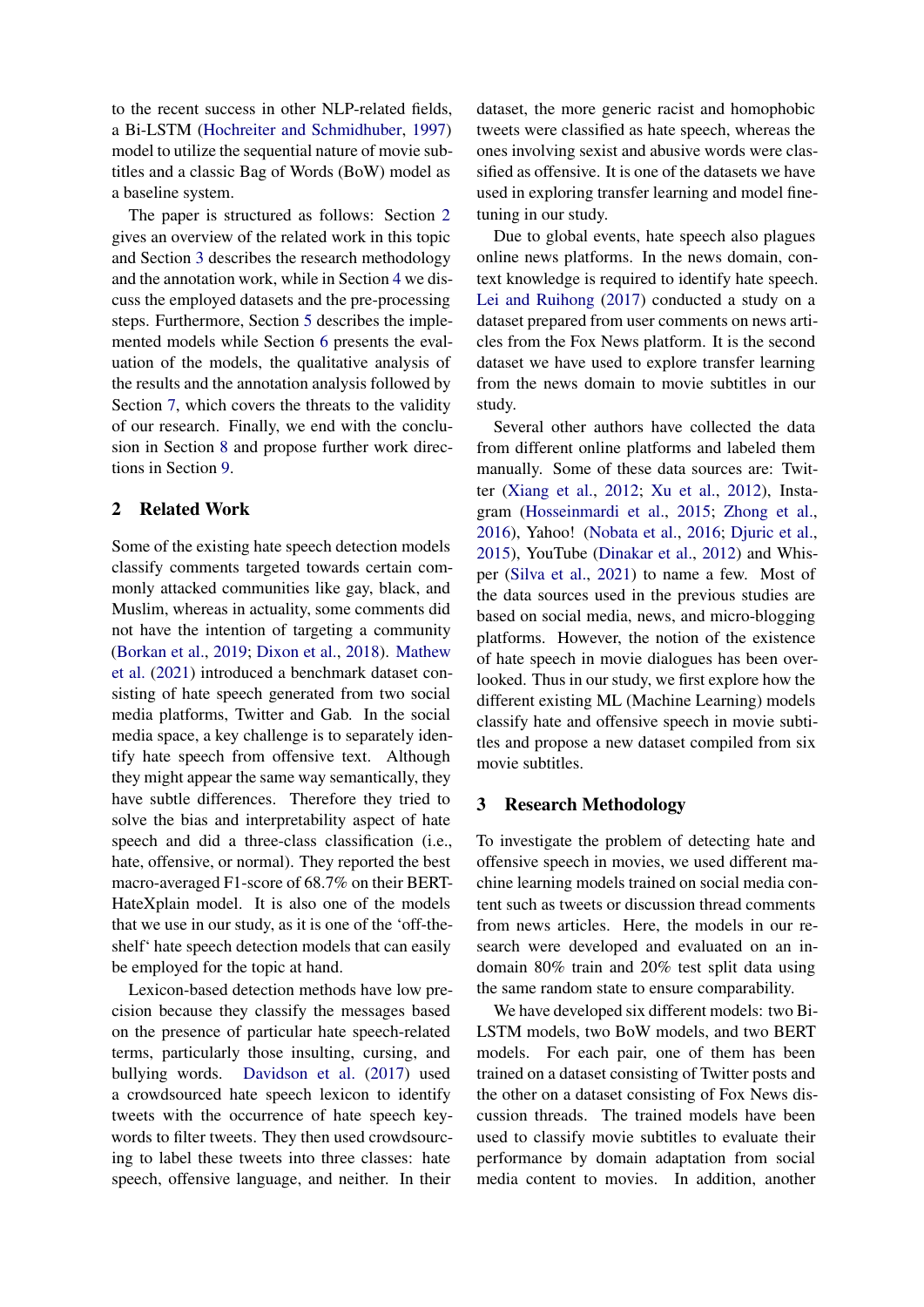state-of-the-art BERT-based classification model called *HateXplain* ([Mathew et al.,](#page-8-10) [2021](#page-8-10)) has been used to classify the movies out of the box. While it is also possible to further fine-tune the HateXplain model, we are restricted in reporting the result of the 'off-the-shelf' classification system to new domains, such as movie subtitles.

Furthermore, the movie dataset we have collected (see Section [4\)](#page-3-0) is used to train domainspecific BoW, Bi-LSTM, and BERT models using 6-fold cross-validation, where each movie was selected as a fold and report the averaged results. Finally, we have identified the best model trained on social media content based on macroaveraged F1-score and fine-tuned it with the movie dataset using 6-fold cross-validation on that particular model, to investigate fine-tuning and transfer learning capabilities for hate speech on movie subtitles.

#### 3.1 Annotation Guidelines

In our annotation guidelines, we defined hateful speech as a language used to express hatred towards a targeted individual or group or is intended to be derogatory, to humiliate, or to insult the members of the group, based on attributes such as race, religion, ethnic origin, sexual orientation, disability, or gender. Although the meaning of hate speech is based on the context, we provided the above definition agreeing to the definition provided by [Nockleby et al.](#page-8-0) [\(2000](#page-8-0)); [Davidson et al.](#page-8-1) [\(2017](#page-8-1)). Offensive speech uses profanity, strongly impolite, rude, or vulgar language expressed with fighting or hurtful words to insult a targeted individual or group ([Davidson et al.,](#page-8-1) [2017](#page-8-1)). We used the same definition also for offensive speech in the guidelines. The remaining subtitles were defined as normal.

#### 3.2 Annotation Task

For the annotation of movie subtitles, we have used Amazon Mechanical Turk (MTurk) crowdsourcing. Before the main annotation task, we have conducted an annotation pilot study, where 40 subtitles texts were randomly chosen from the movie subtitle dataset. Each of them has included 10 hate speech, 10 offensive, and 20 normal subtitles that are manually annotated by experts. In total, 100 MTurk workers were assigned for the annotation task. We have used the builtin MTurk qualification requirement (HIT approval rate higher than 95% and number of HITs ap-

<span id="page-2-1"></span>

| <b>Dataset</b> |      | normal offensive hate #total |      |       |
|----------------|------|------------------------------|------|-------|
| Twitter        | 0.17 | 0.78                         | 0.05 | 24472 |
| Fox News       | 0.72 |                              | 0.28 | 1513  |
| <b>Movies</b>  | 0.84 | 0.13                         | 0.03 | 10688 |

Table 1: Class distribution for the different datasets

proved larger than 5000) to recruit workers during the Pilot task. Each worker was assessed for accuracy and the 13 workers who have completed the task with the highest annotation accuracy were chosen for the main study task. The rest of the workers were compensated for the task they have completed in the pilot study and blocked from participating in the main annotation task. For each HIT, the workers are paid 40 cents both for the pilot and the main annotation task.

For the main task, the 13 chosen MTurk workers were first assigned to one movie subtitle annotation to further look at the annotator agreement as will be described in Section [6.3](#page-6-1). Two annotators were replaced during the main annotation task with the next-best workers from the identified workers in the pilot study. This process was repeated after each movie annotation for the remaining five movies. One batch consists of 40 subtitles which were displayed in chronological order to the worker. Each batch has been annotated by three workers. In Figure [1,](#page-2-0) you can see the first four questions of a batch out of the movie American History X [1998](#page-7-3).

<span id="page-2-0"></span>

| #  | <b>Dialogue</b>                               | Classification   |
|----|-----------------------------------------------|------------------|
| 1. | None of them are fucking all right, OK?       | <b>Hate</b>      |
|    |                                               | <b>Offensive</b> |
|    |                                               | <b>Normal</b>    |
| 2. | They're all a bunch of fucking freeloaders.   | <b>Hate</b>      |
|    |                                               | <b>Offensive</b> |
|    |                                               | <b>Normal</b>    |
| 3. | We don't know 'em. We don't want to know 'em. | <b>Hate</b>      |
|    |                                               | <b>Offensive</b> |
|    |                                               | <b>Normal</b>    |
| 4. | They're the fucking enemy.                    | <b>Hate</b>      |
|    |                                               | <b>Offensive</b> |
|    |                                               | <b>Normal</b>    |

Figure 1: Annotation template containing a batch of the movie American History X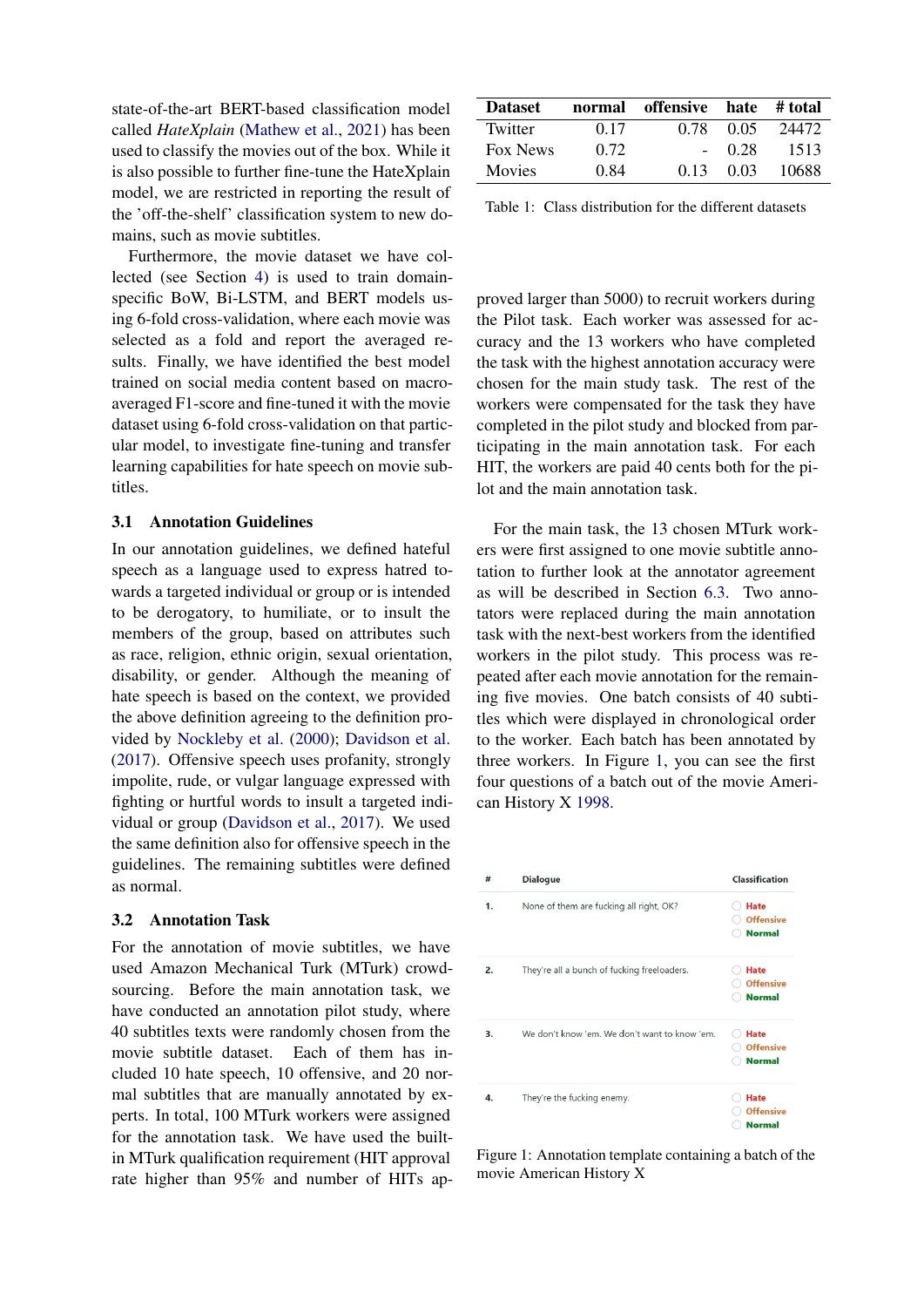<span id="page-3-4"></span>

| Name                    | normal | offensive | hate  | #total |
|-------------------------|--------|-----------|-------|--------|
| Django Unchained        | 0.89   | 0.05      | 0.07  | 1747   |
| <b>BlacKkKlansman</b>   | 0.89   | 0.06      | 0.05  | 1645   |
| American History X      | 0.83   | 0.13      | 0.03  | 1565   |
| Pulp Fiction            | 0.82   | 0.16      | 0.01  | 1622   |
| South Park              | 0.85   | 0.14      | 0.01  | 1046   |
| The Wolf of Wall Street | 0.81   | 0.19      | 0.001 | 3063   |

Table 2: Class distribution on each movie

#### <span id="page-3-0"></span>4 Datasets

The publicly available Fox News corpus<sup>[1](#page-3-1)</sup> consists of 1,528 annotated comments compiled from ten discussion threads that happened on the Fox News website in 2016. The corpus does not differentiate between offensive and hateful comments. This corpus has been introduced by [Lei and Ruihong](#page-8-11) [\(2017](#page-8-11)) and has been annotated by two trained native English speakers. We have identified 13 duplicates and two empty comments in this corpus and removed them for accurate training results. The second publicly available corpus we use consists of  $24,802$  $24,802$  tweets<sup>2</sup>. We identified 204 of them as duplicates and removed them again to achieve accurate training results. The corpus has been introduced by [Davidson et al.](#page-8-1) [\(2017](#page-8-1)) and was labeled by CrowdFlower workers as hate speech, offensive, and neither. The last class is referred to as *normal* in this paper. The distribution of the normal, offensive, and hate classes can be found in Table [1.](#page-2-1)

The novel movie dataset we introduce consists of six movies. The movies have been chosen based on keyword tags provided by the IMDB website $3$ . The tags *hate-speech* and *racism* were chosen because we assumed that they were likely to contain a lot of hate and offensive speech. The tag *friendship* was chosen to get contrary movies containing a lot of normal subtitles, with less hate speech content. In addition, we excluded movie genres like documentations, fantasy, or musicals to keep the movies comparable to each other. Namely we have chosen the movies BlacKkKlansman ([2018](#page-7-4)) which was tagged as *hate-speech*, Django Unchained ([2012](#page-7-5)), American History X [\(1998\)](#page-7-3) and Pulp Fiction [\(1994\)](#page-7-6) which were tagged as *racism* whereas South Park ([1999](#page-7-7)) as well as The Wolf of Wall Street ([2013\)](#page-7-8) were tagged as *friendship* in

<span id="page-3-2"></span><sup>2</sup>[https://github.com/t-davidson/](https://github.com/t-davidson/hate-speech-and-offensive-language/)

[hate-speech-and-offensive-language/](https://github.com/t-davidson/hate-speech-and-offensive-language/)

December 2020. The detailed distribution of the normal, offensive, and hate classes, movie-wise, can be found in Table [2.](#page-3-4)

## 4.1 Pre-processing

The goal of the pre-processing step was to make the text of the Tweets and conversational discussions as comparable as possible to the movie subtitles since we assume that this will improve the transfer learning results. Therefore, we did not use pre-processing techniques like stop word removal or lemmatization.

## 4.2 Data Cleansing

After performing a manual inspection, we applied certain rules to remove the textual noise from our datasets. The following was the noise observed in each dataset, which we removed for the Twitter and Fox News datasets: (1) repeated punctuation marks, (2) multiple username tags, (3) emoticon character encodings, and (4) website links. For the movie subtitle text dataset: (1) sound expressions, e.g [PEOPLE CHATTERING], [DOOR OPEN-ING], (2) name header of the current speaker, e.g. "DIANA: Hey, what's up?" which refers to Diana is about to say something, (3) HTML tags, (4) nonalpha character subtitle, and (5) non-ASCII characters.

#### 4.3 Subtitle format conversion

The downloaded subtitle files are provided by the website *www.opensubtitles.org*[4](#page-3-5) and are free to use for scientific purposes. The files are avail-able in the SRT-format<sup>[5](#page-3-6)</sup> that have a time duration along with a subtitle, which while watching appears on the screen in a given time frame. We performed the following operations to create the movie dataset: (1) Converted the SRT-format to CSV-format by separating start time, end time, and the subtitle text, (2) Fragmented subtitles which were originally single appearances on the screen and spanned across multiple screen frames were combined, by identifying sentence-ending punctuation marks, (3) Combined single word subtitles with the previous subtitle because single word subtitles tend to be expressions to what has been said before.

<span id="page-3-1"></span><sup>&</sup>lt;sup>1</sup>[https://github.com/sjtuprog/](https://github.com/sjtuprog/fox-news-comments) [fox-news-comments](https://github.com/sjtuprog/fox-news-comments)

<span id="page-3-3"></span><sup>3</sup><https://www.imdb.com/search/keyword/>

<span id="page-3-5"></span><sup>4</sup><https://www.opensubtitles.org/>

<span id="page-3-6"></span><sup>5</sup><https://en.wikipedia.org/wiki/SubRip>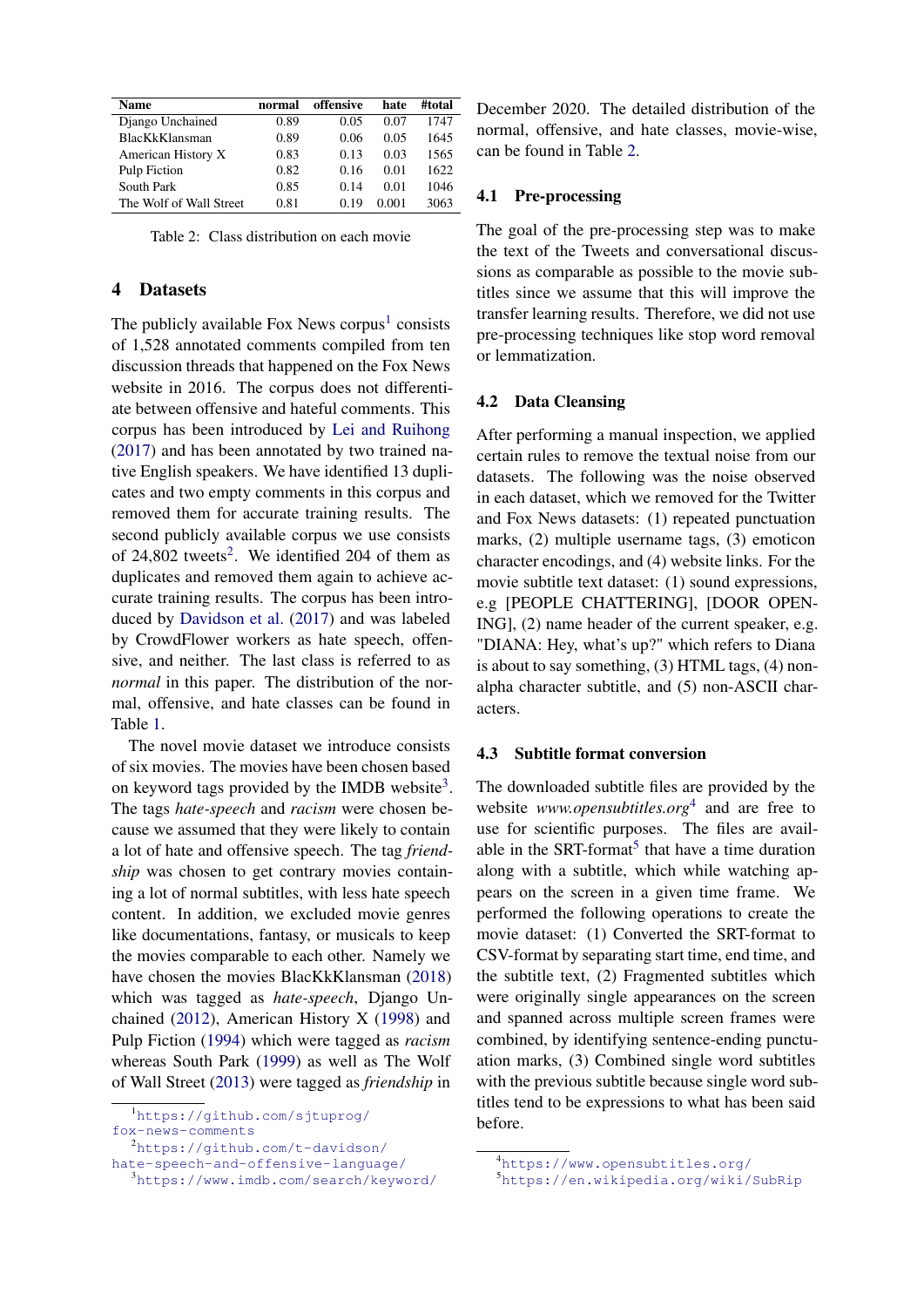<span id="page-4-3"></span>

| Model      | <b>Class</b> | $F1-$<br><b>Score</b> | <b>Macro</b><br><b>AVG</b><br>F1 |
|------------|--------------|-----------------------|----------------------------------|
| HateXplain | normal       | 0.93                  | 0.66                             |
| HateXplain | offensive    | 0.27                  |                                  |
| HateXplain | hate         | 0.77                  |                                  |

Table 3: Prediction results using the HateXplain model on the movie dataset (domain adaptation)

## <span id="page-4-0"></span>5 Experimental Setup

The Bi-LSTM models are built using the Keras and the BoW models are built using the PyTorch library while both are trained with a 1e-03 learning rate and categorical cross-entropy loss function.

For the development of BERT-based models, we rely on the *TFBERTForSequenceClassification* algorithm, which is provided by HuggingFace $<sup>6</sup>$  $<sup>6</sup>$  $<sup>6</sup>$ </sup> and pre-trained on *bert-base-uncased*. Learning rate of 3e-06 and sparse categorical cross-entropy loss function was used for this. All the models used the Adam optimizer [\(Kingma and Ba](#page-8-17), [2015\)](#page-8-17). We describe the detailed hyper-parameters for all the models used for all the experiments in the Appendix [A.1](#page-9-0).

## <span id="page-4-1"></span>6 Results and Annotation Analysis

In this section, we will discuss the different classification results obtained from the various hate speech classification models. We will also briefly present a qualitative exploration of the annotated movie datasets. The model referred in the tables as LSTM refers to Bi-LSTM models used.

## 6.1 Classification results and Discussion

We have introduced a new dataset of movie subtitles in the field of hate speech research. A total of six movies are annotated, which consists of sequential subtitles.

First, we experimented on the *HateXplain* model [\(Mathew et al.](#page-8-10), [2021](#page-8-10)) by testing the model's performance on the movie dataset. We achieved a macro-averaged F1-score of 66% (see Table [3\)](#page-4-3). Next, we tried to observe how the different models (BoW, Bi-LSTM, and BERT) perform using transfer learning and how comparable are those results to this state-of-the-art model's results.

We trained and tested the BERT, Bi-LSTM, and BoW model by applying an 80:20 split on the so-

<span id="page-4-4"></span>

| <b>Dataset</b> | <b>Model</b> | <b>Class</b> | <b>F1-</b> |            |  |
|----------------|--------------|--------------|------------|------------|--|
|                |              |              | Score      | <b>AVG</b> |  |
|                |              |              |            | F1         |  |
|                | <b>BoW</b>   | normal       | 0.83       | 0.63       |  |
|                |              | hate         | 0.43       |            |  |
| Fox News       | <b>BERT</b>  | normal       | 0.86       | 0.68       |  |
|                |              | hate         | 0.51       |            |  |
|                | <b>LSTM</b>  | normal       | 0.77       | 0.62       |  |
|                |              | hate         | 0.46       |            |  |
|                |              | normal       | 0.78       |            |  |
|                | <b>BoW</b>   | offensive    | 0.93       | 0.66       |  |
|                |              | 0.26<br>hate |            |            |  |
|                |              | normal       | 0.89       |            |  |
| Twitter        | <b>BERT</b>  | offensive    | 0.95       | 0.76       |  |
|                |              | 0.43<br>hate |            |            |  |
|                |              | normal       | 0.76       |            |  |
|                | <b>LSTM</b>  | offensive    | 0.91       | 0.66       |  |
|                |              | hate         | 0.31       |            |  |

Table 4: In-domain results on Twitter and Fox News with 80:20 split

cial media datasets (see Table [4](#page-4-4)). When applied to the Fox News dataset, we observed that BERT performed better than both BoW and Bi-LSTM with a small margin in terms of macro-averaged F1-score. Hate is detected close to 50% whereas normal is detected close to 80% for all three models on F1 score.

When applied on the Twitter dataset, results are almost the same for the BoW and Bi-LSTM models, whereas the BERT model performed close to 10% better by reaching a macro-averaged F1-score of 76%. All the models have a high F1-score of above 90% for identifying offensive class. This goes along with the fact that the offensive class is the dominant one in the Twitter dataset (Table [1\)](#page-2-1).

Hence, by looking at the macro-averaged F1 score values, BERT performed best in the task for training and testing on social media content on both datasets.

Next, we train on social media data and test on the six movies (see Table [5](#page-5-0)) to address RQ [1.](#page-0-0)

When trained on the Fox News dataset, BoW and Bi-LSTM performed similarly by poorly detecting hate in the movies. In contrast, BERT identified the hate class more than twice as well by reaching an F1-score of 39%.

When trained on the Twitter dataset, BERT performed almost double in terms of macro-averaged F1-score than the other two models. Even though

<span id="page-4-2"></span><sup>6</sup><https://huggingface.co/transformers>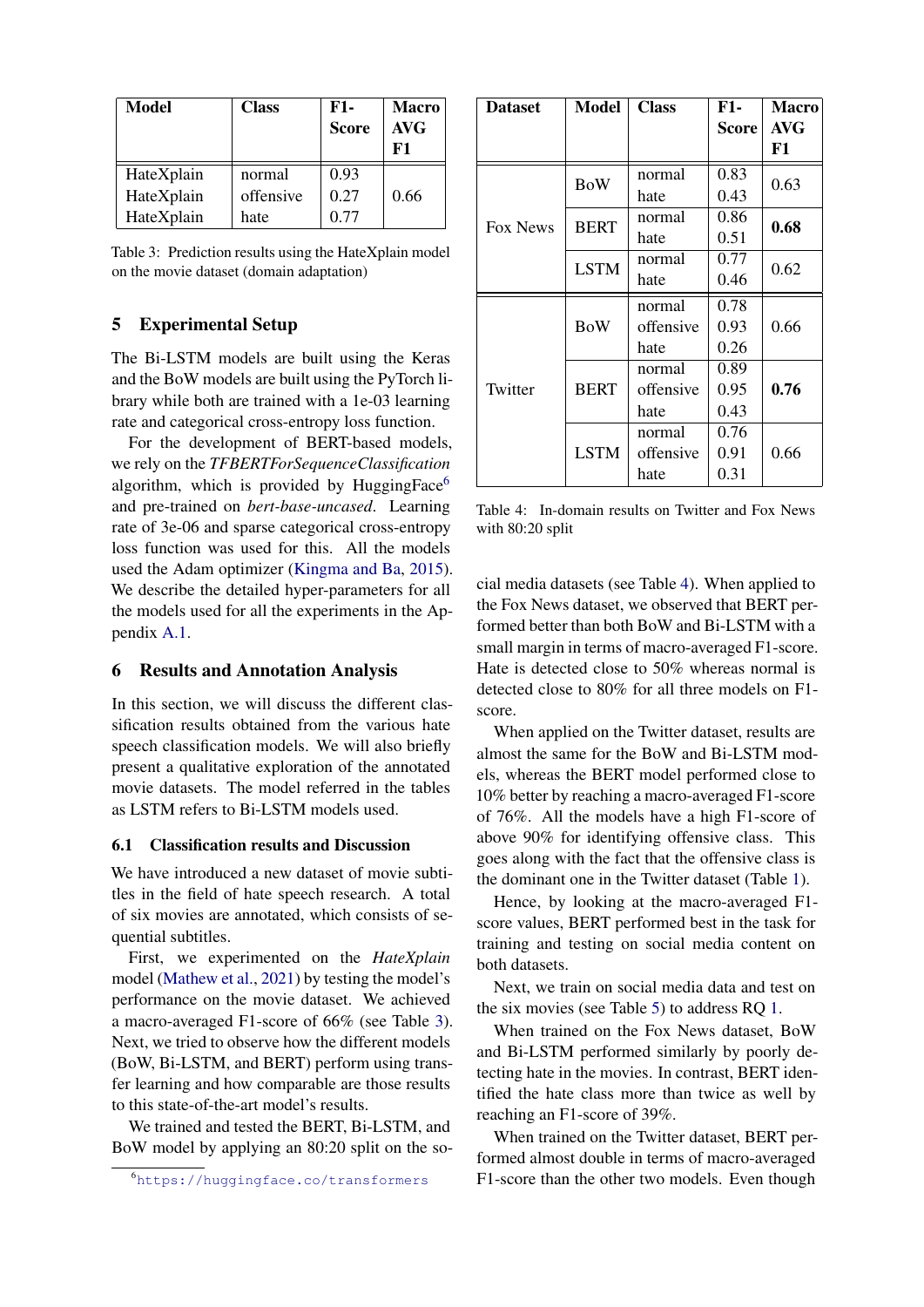<span id="page-5-0"></span>

| <b>Dataset</b> | Model       | <b>Class</b> | F1-          | <b>Macro</b> |
|----------------|-------------|--------------|--------------|--------------|
|                |             |              | <b>Score</b> | <b>AVG</b>   |
|                |             |              |              | F1           |
|                | <b>BoW</b>  | normal       | 0.86         | 0.51         |
|                |             | hate         | 0.15         |              |
| Fox News       | <b>BERT</b> | normal       | 0.89         | 0.64         |
|                |             | hate         | 0.39         |              |
|                | <b>LSTM</b> | normal       | 0.83         | 0.51         |
|                |             | hate         | 0.18         |              |
|                |             | normal       | 0.62         |              |
|                | <b>BoW</b>  | offensive    | 0.32         | 0.37         |
|                |             | hate         | 0.15         |              |
|                |             | normal       | 0.95         |              |
| Twitter        | <b>BERT</b> | offensive    | 0.74         | 0.77         |
|                |             | hate         | 0.63         |              |
|                |             | normal       | 0.66         |              |
|                | <b>LSTM</b> | offensive    | 0.34         |              |
|                |             | hate         | 0.16         |              |

Table 5: Prediction results using the models trained on social media content to classify the six movies (domain adaptation)

the detection for the offensive class was high on the Twitter dataset (see Table [4\)](#page-4-4) the models did not perform as well on the six movies, which could be due to the domain change. However, BERT was able to perform better on the hate class, even though it was trained on a small proportion of hate content in the Twitter dataset. The other two models performed very poorly.

To address RQ [2](#page-0-1), we train new models from scratch on the six movies dataset using 6-fold cross-validation (see Table [6](#page-5-1)). In this setup, each fold represents one movie that is exchanged iteratively during evaluation.

Compared to the domain adaptation (see Table [5\)](#page-5-0), the BoW and Bi-LSTM models performed better. Bi-LSTM distinguished better than BoW among hate and offensive while maintaining a good identification of the normal class resulting in a better macro-averaged F1-score of 71% as compared to 64% for the BoW model. BERT performed best across all three classes resulting in 10% better results compared to the Bi-LSTM model on macro-averaged F1-score, however, it has similar results when compared to the domain adaptation (see Table [5\)](#page-5-0) results.

Furthermore, the absolute amount of hateful subtitles in the movies The Wolf of Wall Street (3), South Park (10), and Pulp Fiction (16) are very

<span id="page-5-1"></span>

| <b>Dataset</b> | Model       | <b>Class</b> | $F1-$        | <b>Macro</b> |
|----------------|-------------|--------------|--------------|--------------|
|                |             |              | <b>Score</b> | <b>AVG</b>   |
|                |             |              |              | F1           |
|                |             | normal       | 0.95         |              |
|                | <b>BoW</b>  | offensive    | 0.59         | 0.64         |
|                |             | hate         | 0.37         |              |
|                |             | normal       | 0.97         |              |
| Movies         | <b>BERT</b> | offensive    | 0.76         | 0.81         |
|                |             | hate         | 0.68         |              |
|                |             | normal       | 0.95         |              |
|                | <b>LSTM</b> | offensive    | 0.63         | 0.71         |
|                |             | hate         | 0.56         |              |

Table 6: In-domain results using models trained on the movie dataset using 6-fold cross-validation

minor, hence the cross-validation on these three movies as test set is very sensible of only predicting a few of them wrong since a few of them will already result in a high relative amount.

We have also tried to improve our BERT model trained on social media content (Table [4](#page-4-4)) by finetuning it via 6-fold cross-validation using the six movies dataset (see Table [7\)](#page-6-2).

The macro-averaged F1-score increased compared to the domain adaptation (see Table [5\)](#page-5-0) from 64% to 89% for the model trained on the Fox News dataset. For the Twitter dataset the macroaveraged F1-score is comparable to the domain adaptation (see Table [5](#page-5-0)) and in-domain results (see Table [6](#page-5-1)). Compared to the results of the HateXplain model (see Table [3\)](#page-4-3) the identification of the normal utterances are comparable whereas the offensive class was identified by our BERT model much better, with an increment of 48%, but the hate class was identified by a decrement of 18%.

The detailed results of all experiments is given in Appendix [A.2](#page-9-1).

## 6.2 Qualitative Analysis

In this section, we investigate the unsuccessfully classified utterances (see Figure [2\)](#page-6-3) of all six movies by the BERT model trained on the Twitter dataset and fine-tuned with the six movies via 6-fold cross-validation (see Table [7\)](#page-6-2) to analyze the model addressing RQ [2.](#page-0-1)

The majority of unsuccessfully classified utterances (564) are offensive classified as normal and vice versa resulting in 69%. Hate got classified as offensive in 5% of all cases and offensive as hate in 8%. The remaining misclassification is between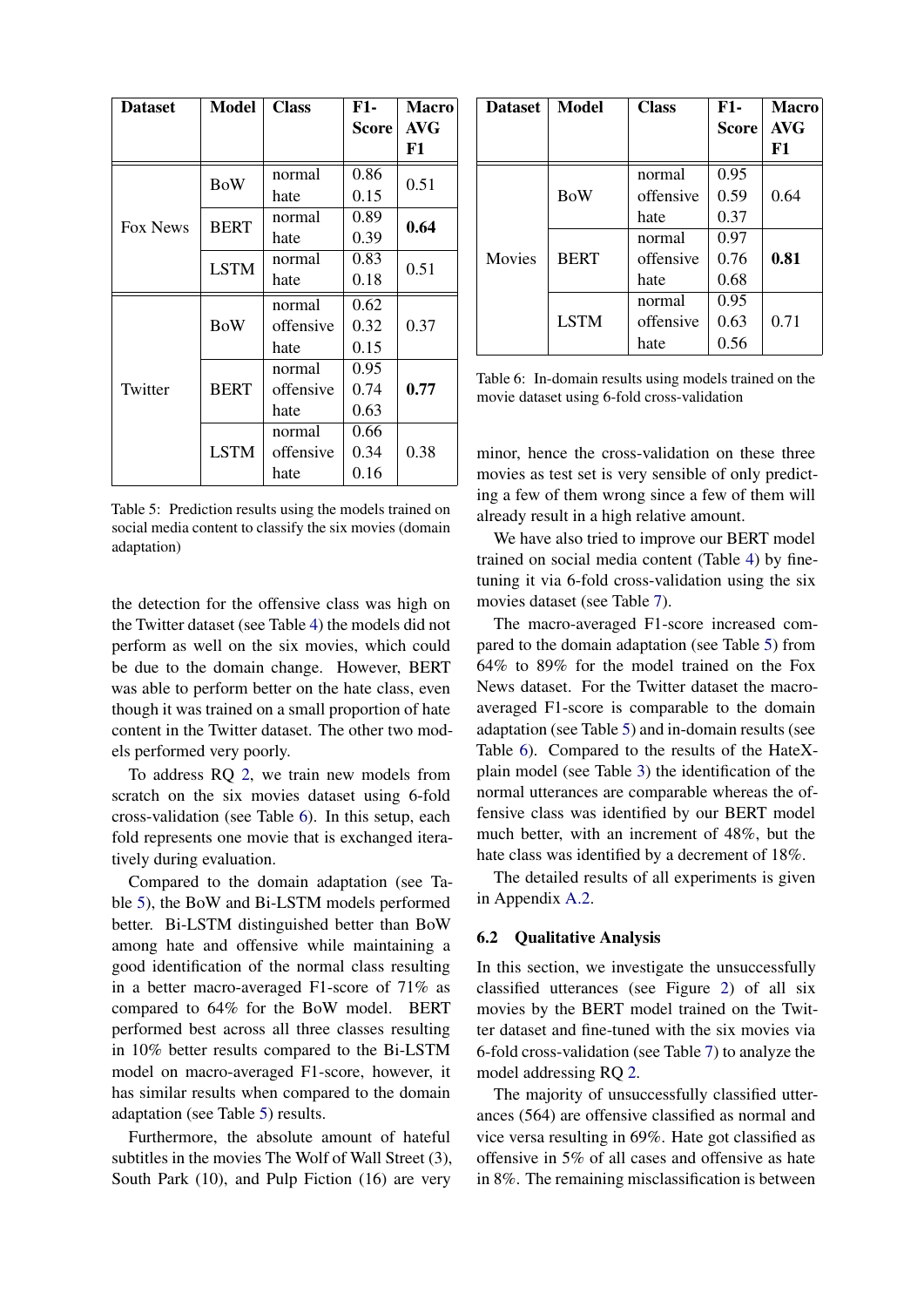<span id="page-6-2"></span>

| Dataset   Model |                               | <b>Class</b>                | <b>F1-</b><br><b>Score</b> | <b>Macro</b><br><b>AVG</b><br>F1 |
|-----------------|-------------------------------|-----------------------------|----------------------------|----------------------------------|
| Movies          | <b>BERT</b><br>(Fox)<br>News) | normal<br>hate              | 0.97<br>0.82               | 0.89                             |
|                 | <b>BERT</b><br>(Twitter)      | normal<br>offensive<br>hate | 0.97<br>0.75<br>0.59       | 0.77                             |

Table 7: Prediction results using BERT models trained on the Twitter and Fox News datasets and fine-tuned them with the movie dataset by applying 6-fold crossvalidation (fine-tuning)

normal and hate resulting in 18%, which we refer to as the most critical for us to analyze further.

We looked at the individual utterances of the hate class misclassified as normal (37 utterances). We observed that most of them were sarcastic and those did not contain any hate keywords, whereas some could have been indirect or contextdependent, for example, the utterance *"It's just so beautiful. We're cleansing this country of a backwards race of chimpanzees"* indirectly and sarcastically depicts hate speech which our model could not identify. We assume that our model has shortcomings in interpreting those kinds of utterances correctly.

Furthermore, we analyzed the utterances of the class normal which were misclassified as hate (60 utterances). We observed that around a third of them were actual hate but were misclassified by our annotators as normal, hence those were correctly classified as hate by our model. We noticed that a fifth of them contain the keyword *"Black Power"*, which we refer to as normal whereas the BERT model classified them as hate.

<span id="page-6-3"></span>

Figure 2: Label misclassification on the movie dataset using the BERT model of Table [7](#page-6-2) trained on the Twitter dataset

#### <span id="page-6-1"></span>6.3 Annotation Analysis

Using the MTurk crowdsourcing, a total of 10,688 subtitles (from the six movies) are annotated. For each of the three workers involved, 81% agreed to the same class. Out of the total annotations, only 0.7% received disagreement on the classes (where all the three workers chose a different class for each subtitle).

To ensure the quality of the classes for the training, we chose majority voting. In the case of disagreement, we took the offensive class as the final class of the subtitle. One reason why workers do disagree might be that they do interpret a scene differently. We think that providing the video and audio clips of the subtitle frames might help to disambiguate such confusions.

Let us consider an example from one of the annotation batches that describes a scene where the shooting of an Afro-American appears to happen. Subtitle 5 in that batch reads out *"Shoot the nigger!"*, and subtitle 31 states *"Just shit. Got totally out of control."*, which was interpreted as normal by a worker who might not be sensible to the word *shit*, as offensive speech by a worker who is, in fact, sensible to the word *shit* or as hate speech by a worker who thinks that the word *shit* refers to the Afro-American.

The movie Django Unchained [2012](#page-7-5) was tagged as *racism* and has been annotated as the most hateful movie (see Table [2](#page-3-4)) followed by BlacKkKlansman [2018](#page-7-4) and American History X [1998](#page-7-3) which where tagged as *racism* or *hateful*. This indicates that hate speech and racist comments often go along together. As expected, movies tagged by *friendship* like The Wolf of Wall Street [2013](#page-7-8) and South Park [1999](#page-7-7) were less hateful. Surprisingly the percentage of offensive speech increases when the percentage of hate decreases making the movies tagged by *friendship* most offensive in our movie dataset.

#### <span id="page-6-0"></span>7 Threats to Validity

- 1. The pre-processing of the movies or the social media datasets could have deleted crucial parts which would have made a hateful tweet normal, for example. Thus the training on such datasets could impact the training negatively.
- 2. Movies are not real, they are more like a very good simulation. Thus, for this matter, hate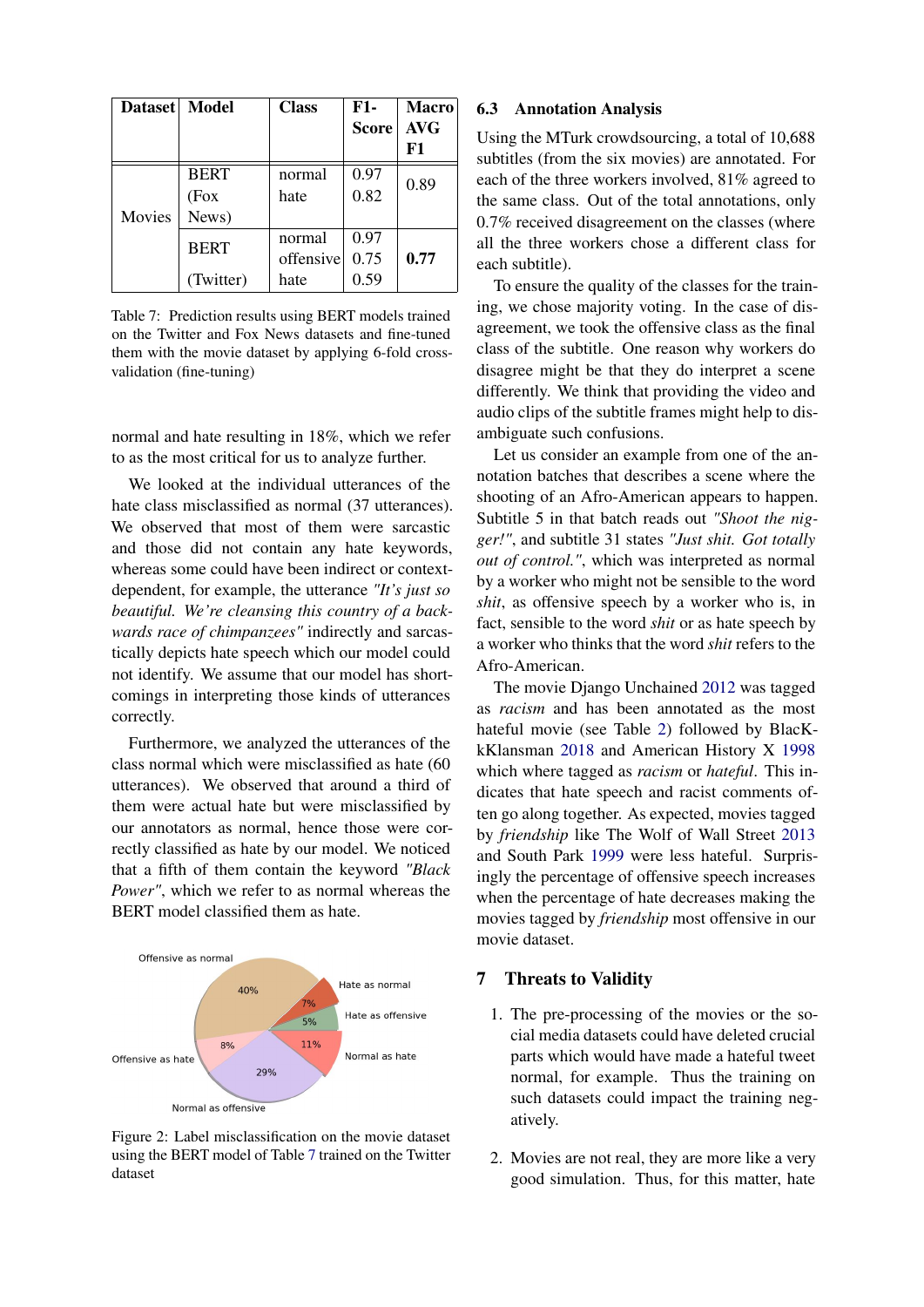speech is simulated and arranged. Maybe documentation movies are better suited since they tend to cover real-case scenarios.

- 3. The annotations could be wrong since the task of identifying hate speech is subjective.
- 4. Movies might not contain a lot of hate speech, hence the need to detect them is very minor.
- 5. As the annotation process was done batchwise, annotators might lose crucial contextual information when the batch change happens, as it misses the chronological order of the dialogue.
- 6. Only textual data might not provide enough contextual information for the annotators to correctly annotate the dialogues as the other modalities of the movies (audio and video) are not considered.

## <span id="page-7-0"></span>8 Conclusion

In this paper, we applied different approaches to detect hate and offensive speech in a novel proposed movie subtitle dataset. In addition, we proposed a technique to combine fragments of movie subtitles and made the social media text content more comparable to movie subtitles (for training purposes).

For the classification, we used two techniques of transfer learning, i.e., domain adaptation and fine-tuning. The former was used to evaluate three different ML models, namely Bag of Words for a baseline system, transformer-based systems as they are becoming the state-of-the-art classification approaches for different NLP tasks, and Bi-LSTM-based models as our movie dataset represents sequential data for each movie. The latter was performed only on the BERT model and we report our best result by cross-validation on the movie dataset.

All three models were able to perform well for the classification of the normal class. Whereas when it comes to the differentiation between offensive and hate classes, BERT achieved a substantially higher F1-score as compared to the other two models.

The produced artifacts could have practical significance in the field of movie recommendations. We will release the annotated datasets, keeping all the contextual information (time offsets of the subtitle, different representations, etc.), the fine-tuned

and newly trained models, as well as the python source code and pre-processing scripts, to pursue research on hate speech on movie subtitles.[7](#page-7-9)

## <span id="page-7-1"></span>9 Further Work

The performance of hate speech detection in movies can be improved by increasing the existing movie dataset with movies that contain a lot of hate speech. Moreover, multi-modal models can also improve performance by using speech or image. In addition, some kind of hate speech can only be detected through the combination of different modals, like some memes in the hateful meme challenge by Facebook ([Kiela et al.,](#page-8-18) [2020\)](#page-8-18) e.g. a picture that says *look how many people love you* whereas the image shows an empty desert.

Furthermore, we also did encounter the widely reported sparsity of hate speech content, which can be mitigated by using techniques such as data augmentation, or balanced class distribution. We intentionally did not perform shuffling of all six movies before splitting into k-folds to retain a realistic scenario where a classifier is executed on a new movie.

Another interesting aspect that can be looked at is the identification of the target groups of the hate speech content in movies and to see the more prevalent target groups. This work can also be extended for automated annotation of movies to investigate the distribution of offensive and hate speech.

## References

<span id="page-7-6"></span>1994. [Movie: Pulp Fiction.](https://www.opensubtitles.org/de/search/sublanguageid-eng/idmovie-60) Last visited 23.05.2021.

- <span id="page-7-3"></span>1998. [Movie: American History X](https://www.opensubtitles.org/de/search/sublanguageid-eng/idmovie-1583). Last visited 23.05.2021.
- <span id="page-7-7"></span>1999. [Movie: South Park: Bigger, Longer & Uncut.](https://www.opensubtitles.org/de/search/sublanguageid-eng/idmovie-3053) Last visited 23.05.2021.
- <span id="page-7-5"></span>2012. [Movie: Django Unchained.](https://www.opensubtitles.org/de/search/sublanguageid-eng/idmovie-131086) Last visited 23.05.2021.
- <span id="page-7-8"></span>2013. [Movie: The Wolf of Wall Street](https://www.opensubtitles.org/de/search/sublanguageid-eng/idmovie-161460). Last visited 23.05.2021.
- <span id="page-7-4"></span>2018. [Movie: BlacKkKlansman.](https://www.opensubtitles.org/de/search/sublanguageid-eng/idmovie-639472) Last visited 23.05.2021.
- <span id="page-7-2"></span>Daniel Borkan, Lucas Dixon, Jeffrey Sorensen, Nithum Thain, and Lucy Vasserman. 2019. Nuanced Metrics for Measuring Unintended Bias with Real Data for Text Classification. In *Companion of The 2019*

<span id="page-7-9"></span><sup>7</sup><https://github.com/uhh-lt/hatespeech>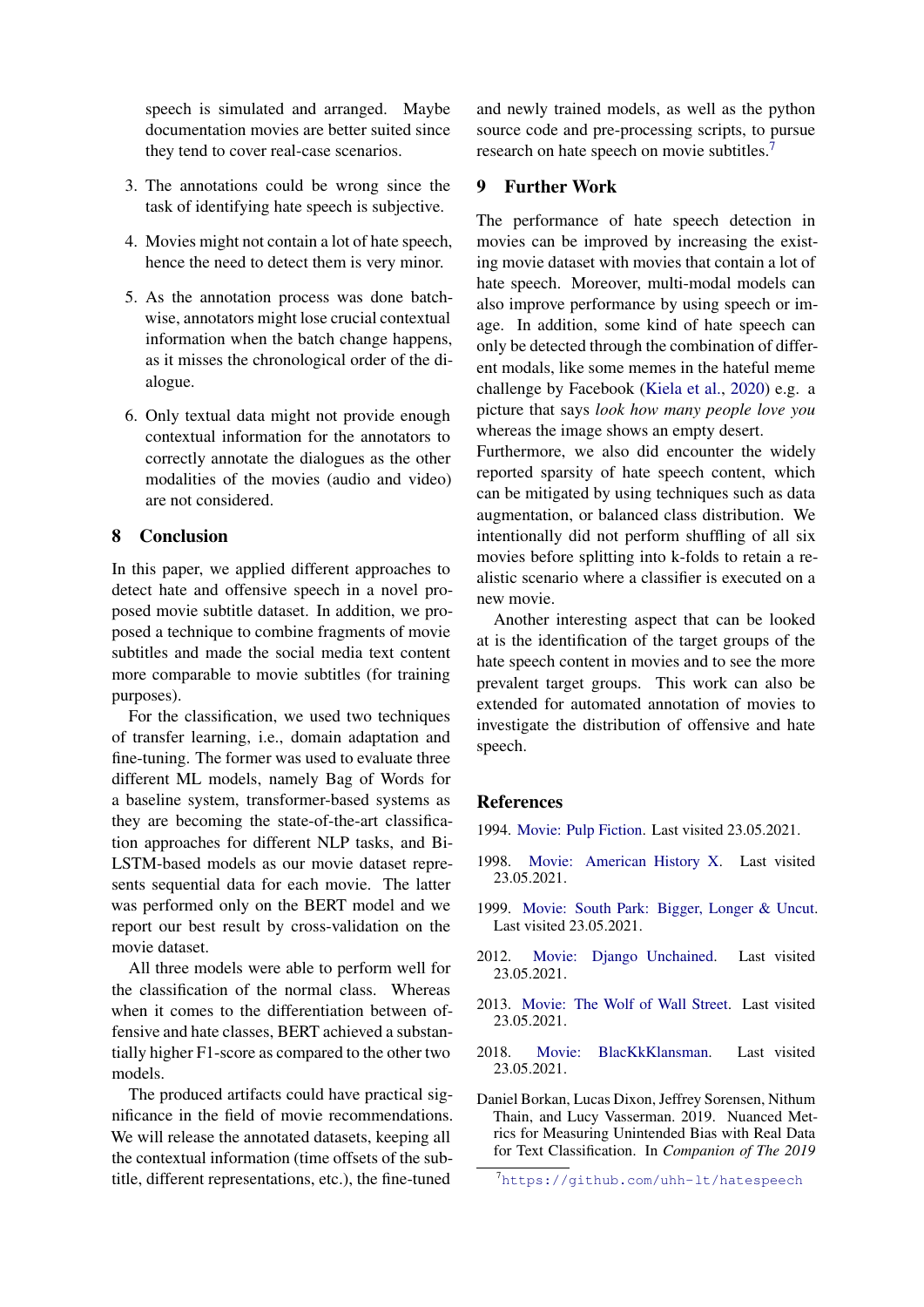*World Wide Web Conference, WWW*, pages 491–500, San Francisco, CA, USA.

- <span id="page-8-1"></span>Thomas Davidson, Dana Warmsley, Michael Macy, and Ingmar Weber. 2017. Automated Hate Speech Detection and the Problem of Offensive Language. In *Proceedings of the 11th International AAAI Conference on Web and Social Media*, pages 512–515, Montréal, QC, Canada.
- <span id="page-8-7"></span>Jacob Devlin, Ming-Wei Chang, Kenton Lee, and Kristina Toutanova. 2019. [BERT: Pre-training of](https://doi.org/10.18653/v1/N19-1423) [Deep Bidirectional Transformers for Language Un](https://doi.org/10.18653/v1/N19-1423)[derstanding](https://doi.org/10.18653/v1/N19-1423). In *Proceedings of the 2019 Conference of the North American Chapter of the Association for Computational Linguistics: Human Language Technologies, Volume 1 (Long and Short Papers)*, pages 4171–4186, Minneapolis, MN, USA. Association for Computational Linguistics.
- <span id="page-8-15"></span>Karthik Dinakar, Birago Jones, Catherine Havasi, Henry Lieberman, and Rosalind Picard. 2012. [Com](https://doi.org/10.1145/2362394.2362400)[mon Sense Reasoning for Detection, Prevention, and](https://doi.org/10.1145/2362394.2362400) [Mitigation of Cyberbullying](https://doi.org/10.1145/2362394.2362400). *ACM Trans. Interact. Intell. Syst.*, 2(3):18:1–18:30.
- <span id="page-8-9"></span>Lucas Dixon, John Li, Jeffrey Sorensen, Nithum Thain, and Lucy Vasserman. 2018. Measuring and Mitigating Unintended Bias in Text Classification. In *Proceedings of the 2018 AAAI/ACM Conference on AI, Ethics, and Society. Association for Computing Machinery*, pages 67–73, New Orleans, LA, USA.
- <span id="page-8-14"></span>Nemanja Djuric, Jing Zhou, Robin Morris, Mihajlo Grbovic, Vladan Radosavljevic, and Narayan Bhamidipati. 2015. Hate Speech Detection with Comment Embeddings. In *Proceedings of the 24th International Conference on World Wide Web*, pages 29–30, Florence, Italy.
- <span id="page-8-8"></span>Sepp Hochreiter and Jürgen Schmidhuber. 1997. [Long](https://doi.org/10.1162/neco.1997.9.8.1735) [Short-Term Memory.](https://doi.org/10.1162/neco.1997.9.8.1735) *Neural Comput.*, 9(8):1735– 1780.
- <span id="page-8-5"></span>Homa Hosseinmardi, Sabrina Arredondo Mattson, Rahat Ibn Rafiq, Richard Han, Qin Lv, and Shivakant Mishra. 2015. [Detection of Cyberbullying Inci](http://arxiv.org/abs/1503.03909)[dents on the Instagram Social Network.](http://arxiv.org/abs/1503.03909) *CoRR*, abs/1503.03909.
- <span id="page-8-18"></span>Douwe Kiela, Hamed Firooz, Aravind Mohan, Vedanuj Goswami, Amanpreet Singh, Pratik Ringshia, and Davide Testuggine. 2020. [The Hateful Memes](http://arxiv.org/abs/2005.04790) [Challenge: Detecting Hate Speech in Multimodal](http://arxiv.org/abs/2005.04790) [Memes](http://arxiv.org/abs/2005.04790). *CoRR*, abs/2005.04790.
- <span id="page-8-17"></span>Diederik P. Kingma and Jimmy Ba. 2015. [ADAM: A](https://arxiv.org/pdf/1412.6980.pdf) [Method for Stochastic Optimization](https://arxiv.org/pdf/1412.6980.pdf). In *3rd International Conference on Learning Representations, ICLR 2015*, pages 1–15, San Diego, CA, USA.
- <span id="page-8-11"></span>Gao Lei and Huang Ruihong. 2017. Detecting Online Hate Speech Using Context Aware Models. In *Proceedings of the International Conference Recent Advances in Natural Language Processing, RANLP*, pages 260–266, Varna, Bulgaria.
- <span id="page-8-10"></span>Binny Mathew, Punyajoy Saha, Seid Muhie Yimam, Chris Biemann, Pawan Goyal, and Animesh Mukherjee. 2021. [HateXplain: A Benchmark](https://ojs.aaai.org/index.php/AAAI/article/view/17745) [Dataset for Explainable Hate Speech Detection](https://ojs.aaai.org/index.php/AAAI/article/view/17745). *Proceedings of the AAAI Conference on Artificial Intelligence*, 35(17):14867–14875.
- <span id="page-8-13"></span>Chikashi Nobata, Joel Tetreault, Achint Thomas, Yashar Mehdad, and Yi Chang. 2016. Abusive Language Detection in Online User Content. In *Proceedings of the 25th International Conference on World Wide Web.*, pages 145–153, Montréal, QC, Canada.
- <span id="page-8-0"></span>John T. Nockleby, Leonard W. Levy, Kenneth L. Karst, and Dennis J. Mahoney editors. 2000. *Encyclopedia of the American Constitution*. Macmillan, 2nd edition.
- <span id="page-8-2"></span>Anna Schmidt and Michael Wiegand. 2017. [A Sur](https://doi.org/10.18653/v1/W17-1101)[vey on Hate Speech Detection using Natural Lan](https://doi.org/10.18653/v1/W17-1101)[guage Processing.](https://doi.org/10.18653/v1/W17-1101) In *Proceedings of the Fifth International Workshop on Natural Language Processing for Social Media*, pages 1–10, Valencia, Spain. Association for Computational Linguistics.
- <span id="page-8-16"></span>Leandro Silva, Mainack Mondal, Denzil Correa, Fabrício Benevenuto, and Ingmar Weber. 2021. [Ana](https://ojs.aaai.org/index.php/ICWSM/article/view/14811)[lyzing the targets of hate in online social media.](https://ojs.aaai.org/index.php/ICWSM/article/view/14811) In *Proceedings of the International AAAI Conference on Web and Social Media*, pages 687–690, Cologne, Germany.
- <span id="page-8-3"></span>Matthew L. Williams, Pete Burnap, Amir Javed, Han Liu, and Sefa Ozalp. 2020. Hate in the Machine: Anti-Black and Anti-Muslim Social Media Posts as Predictors of Offline Racially and Religiously Aggravated Crime. *The British Journal of Criminology*, 60(1):93–117.
- <span id="page-8-12"></span>Guang Xiang, Bin Fan, Ling Wang, Jason Hong, and Carolyn Rose. 2012. Detecting Offensive Tweets via Topical Feature Discovery over a Large Scale Twitter Corpus. In *Proceedings of the 21st ACM international conference on Information and knowledge management*, pages 1980–1984, Maui, HI, USA.
- <span id="page-8-4"></span>Jun-Ming Xu, Kwang-Sung Jun, Xiaojin Zhu, and Amy Bellmore. 2012. [Learning from Bullying Traces in](https://www.aclweb.org/anthology/N12-1084) [Social Media](https://www.aclweb.org/anthology/N12-1084). In *Proceedings of the 2012 Conference of the North American Chapter of the Association for Computational Linguistics: Human Language Technologies*, pages 656–666, Montréal, QC, Canada. Association for Computational Linguistics.
- <span id="page-8-6"></span>Haoti Zhong, Hao Li, Anna Squicciarini, Sarah Rajtmajer, Christopher Griffin, David Miller, and Cornelia Caragea. 2016. Content-Driven Detection of Cyberbullying on the Instagram Social Network. In *Proceedings of the Twenty-Fifth International Joint Conference on Artificial Intelligence (IJCAI-16)*, IJ-CAI'16, pages 3952–3958, New York, NY, USA.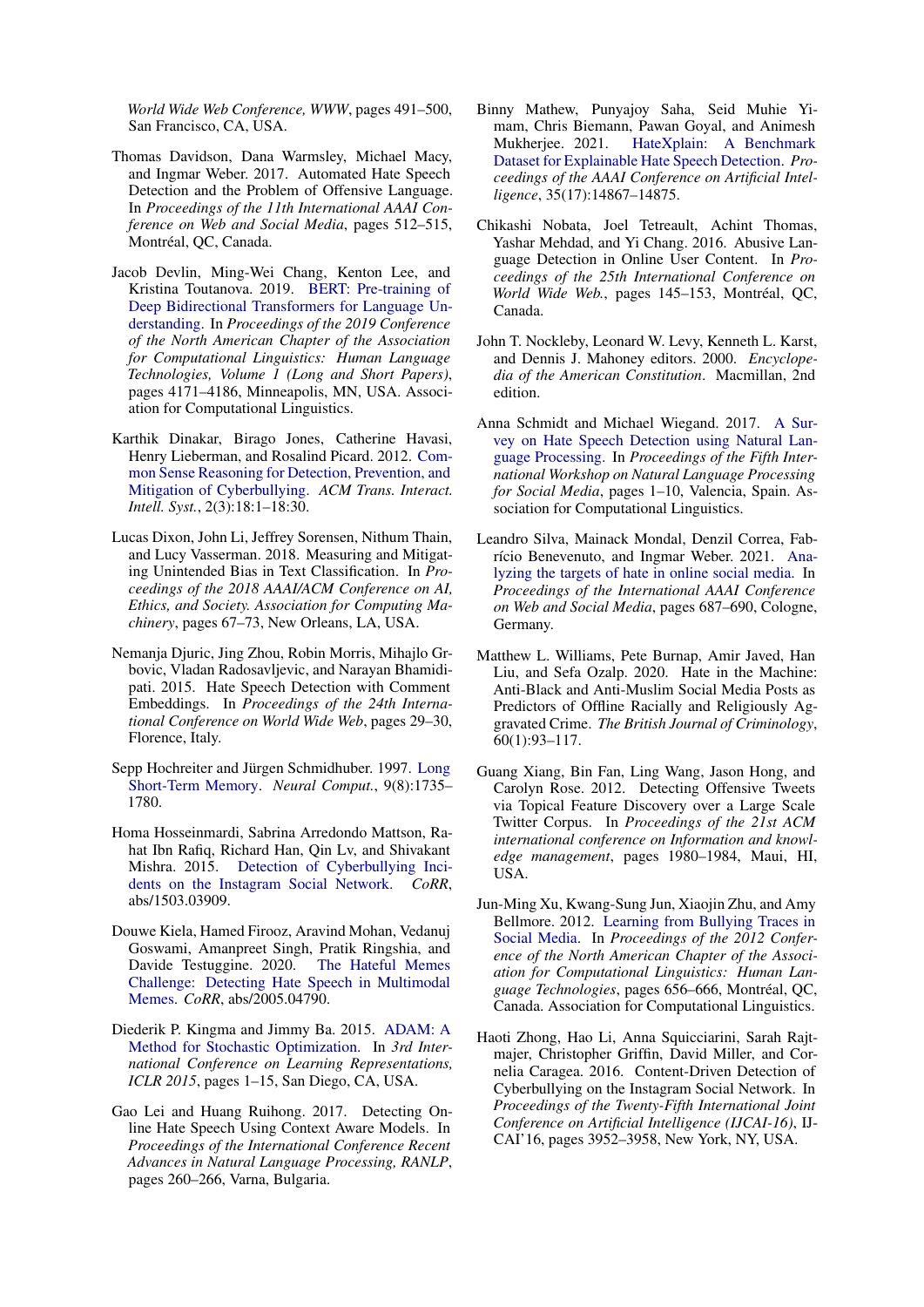# A Appendix

## <span id="page-9-0"></span>A.1 Hyperparameter values for experiments

All the models used the Adam optimizer [\(Kingma](#page-8-17) [and Ba](#page-8-17), [2015](#page-8-17)). Bi-LSTM and BoW used the crossentropy loss function whereas our BERT models used the sparse categorical and cross-entropy loss function. Further values for the hyperparameters for each experiment are shown in Table [8](#page-10-0).

# A.1.1 Bi-LSTM

For all the models except for the model trained on the Twitter dataset, the architecture consists of an embedding layer followed by two Bi-LSTM layers stacked one after another. Finally, a Dense layer with a softmax activation function is giving the output class.

For training with Twitter (both in-domain and domain adaptation), a single Bi-LSTM layer is used.

# A.1.2 BoW

The BoW model uses two hidden layers consisting of 100 neurons each.

# A.1.3 BERT

BERT uses TFBertForSequenceClassification model and BertTokenizer as its tokenizer from the pretrained model bert-base-uncased.

# <span id="page-9-1"></span>A.2 Additional Performance Metrics for **Experiments**

We report precision, recall, F1-score and macro averaged F1-score for every experiment in Table [9.](#page-11-0)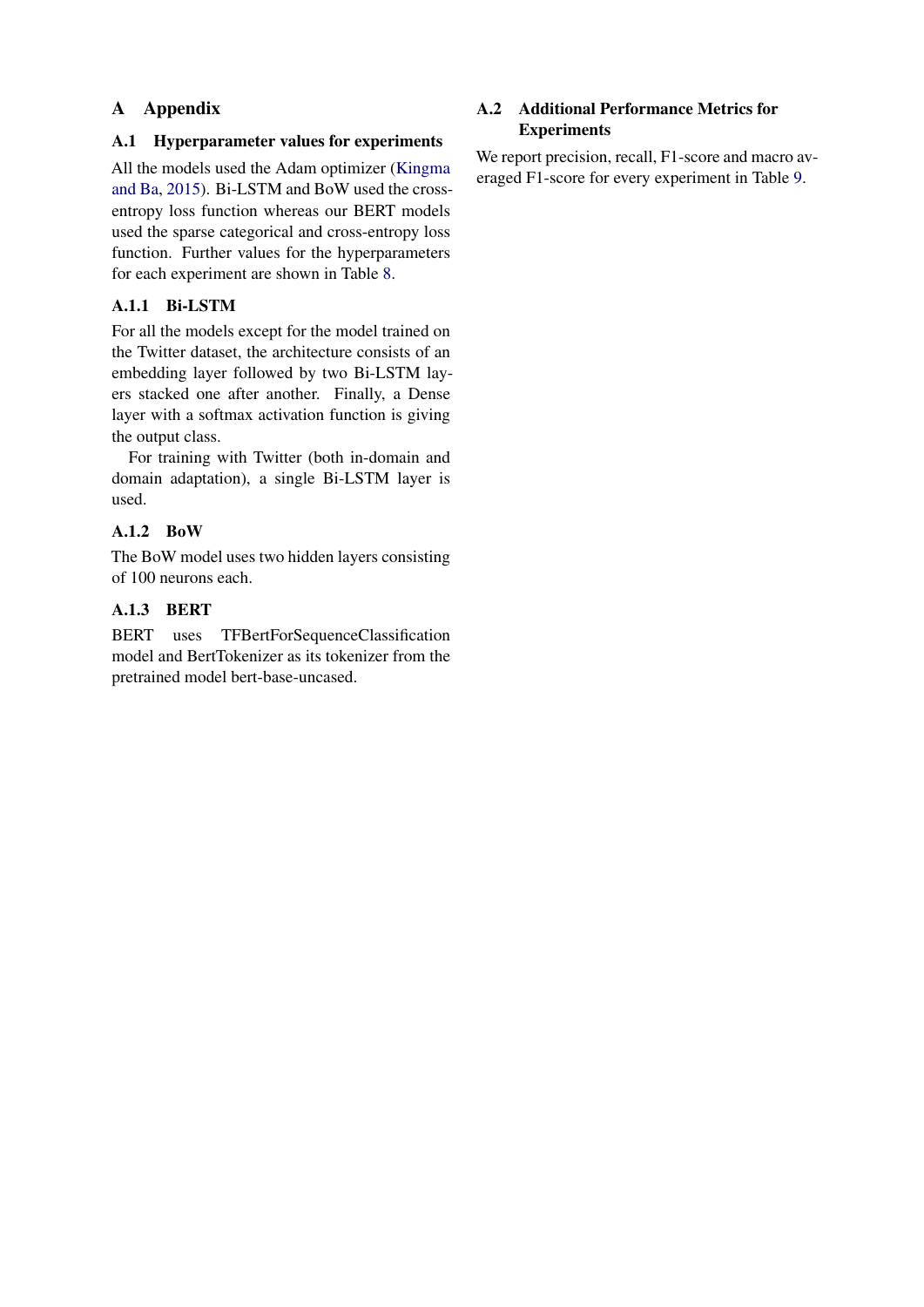<span id="page-10-0"></span>

| <b>Model</b>   | <b>Train-Dataset</b>      | <b>Test-Dataset</b> | <b>Learning Rate</b> | <b>Epochs</b> | <b>Batch Size</b> |
|----------------|---------------------------|---------------------|----------------------|---------------|-------------------|
| <b>BoW</b>     | Fox News                  | Fox News            | $1e-03$              | 8             | 32                |
| <b>BoW</b>     | Twitter                   | Twitter             | $1e-03$              | 8             | 32                |
| <b>BoW</b>     | Fox News                  | Movies              | $1e-03$              | 8             | 32                |
| <b>BoW</b>     | Twitter                   | Movies              | $1e-03$              | 8             | 32                |
| <b>BoW</b>     | Movies                    | Movies              | $1e-03$              | 8             | 32                |
| <b>BERT</b>    | Fox News                  | Fox News            | $3e-06$              | 17            | 32                |
| <b>BERT</b>    | Twitter                   | Twitter             | $3e-06$              | 4             | 32                |
| <b>BERT</b>    | Fox News                  | Movies              | $3e-06$              | 17            | 32                |
| <b>BERT</b>    | Twitter                   | Movies              | $3e-06$              | 4             | 32                |
| <b>BERT</b>    | Movies                    | Movies              | $3e-06$              | 6             | 32                |
| <b>BERT</b>    | Fox News and Movies       | Movies              | $3e-06$              | 6             | 32                |
| <b>BERT</b>    | <b>Twitter and Movies</b> | Movies              | $3e-06$              | 6             | 32                |
| <b>Bi-LSTM</b> | Fox News                  | Fox News            | $1e-03$              | 8             | 32                |
| <b>Bi-LSTM</b> | Twitter                   | Twitter             | $1e-03$              | 8             | 32                |
| <b>Bi-LSTM</b> | Fox News                  | Movies              | $1e-03$              | 8             | 32                |
| <b>Bi-LSTM</b> | Twitter                   | Movies              | $1e-03$              | 8             | 32                |
| <b>Bi-LSTM</b> | Movies                    | Movies              | $1e-03$              | 8             | 32                |

Table 8: Detailed setups of all applied experiments